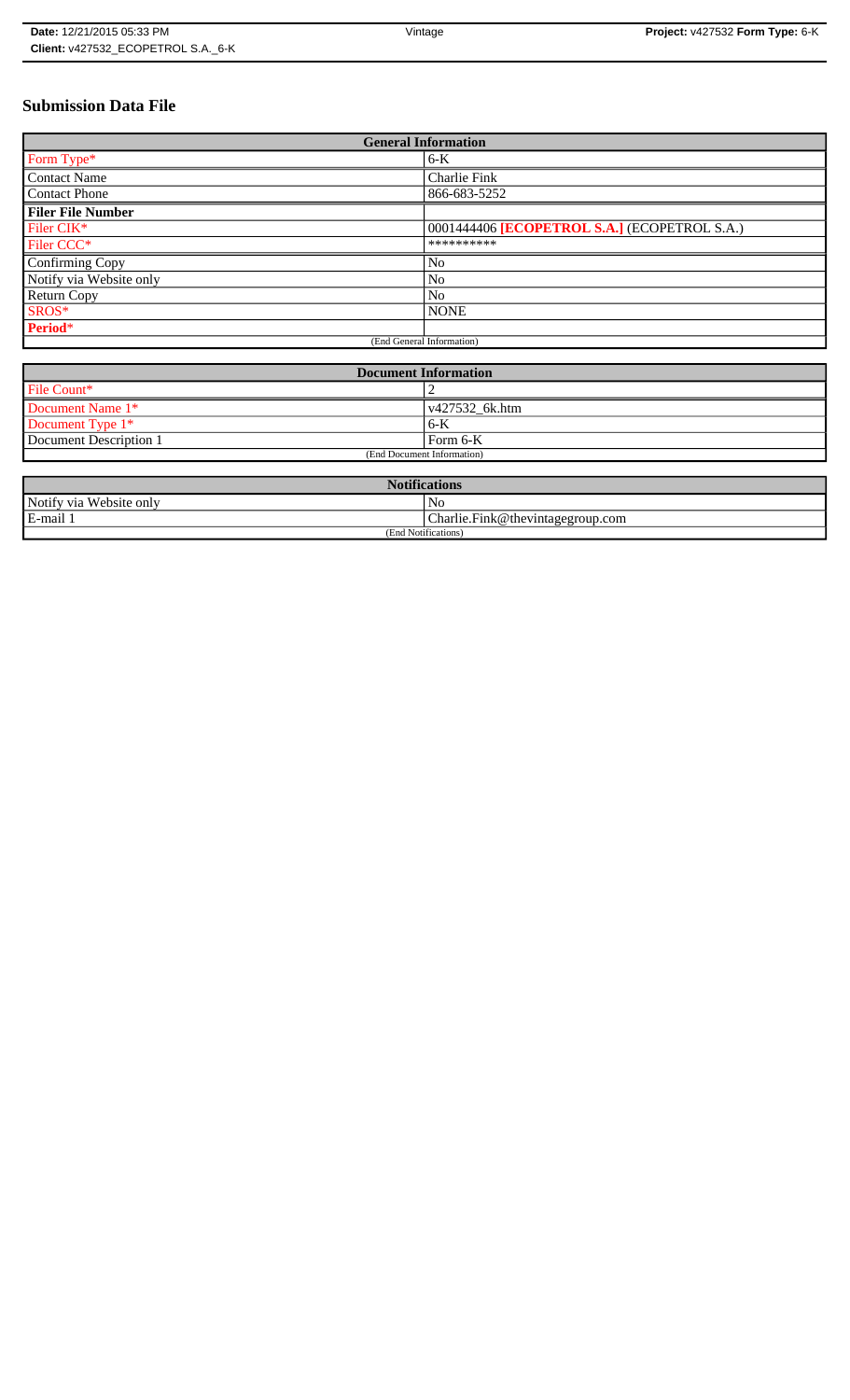### **UNITED STATES SECURITIES AND EXCHANGE COMMISSION Washington, D.C. 20549**

#### **FORM 6-K**

#### **REPORT OF FOREIGN PRIVATE ISSUER PURSUANT TO RULE 13a-16 OR 15d-16 UNDER THE SECURITIES EXCHANGE ACT OF 1934**

For the month of December, 2015 Commission File Number 001-34175

ECOPETROL S.A.

(Exact name of registrant as specified in its charter)

N.A.

(Translation of registrant's name into English)

COLOMBIA

(Jurisdiction of incorporation or organization)

Carrera 13 No. 36 – 24

BOGOTA D.C. – COLOMBIA

(Address of principal executive offices)

Indicate by check mark whether the registrant files or will file annual reports under cover of Form 20-F or Form 40-F.

Form 20-F  $\boxtimes$  Form 40-F  $\Box$ 

Indicate by check mark if the registrant is submitting the Form 6-K in paper as permitted by Regulation S-T Rule 101(b)(1)

Yes $\square$  No  $\square$ 

Indicate by check mark if the registrant is submitting the Form 6-K in paper as permitted by Regulation S-T Rule 101(b)(7)

 $Yes \Box No \boxtimes$ 

Indicate by check mark whether the registrant by furnishing the information contained in this form is also thereby furnishing the information to the Commission pursuant to Rule 12g3-2(b) under the Securities Exchange Act of 1934.

Yes  $\square$  No  $\square$ 

If "Yes" is marked, indicate below the file number assigned to the registrant in connection with Rule 12g3-2(b): 82- N/A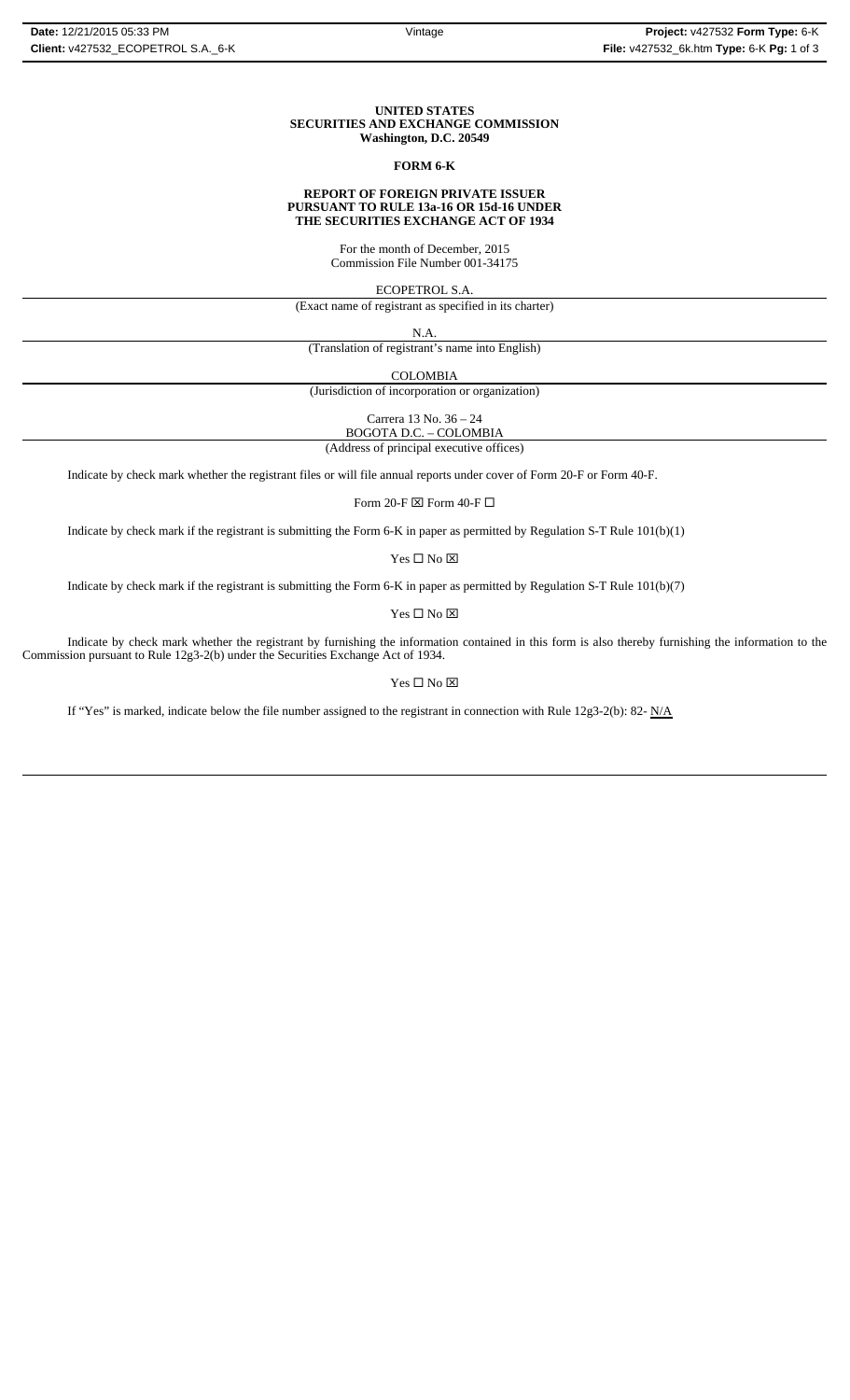

## **MATERIAL INFORMATION**

-----------------------------------------

## **ECOPETROL RESPONDS TO COMPLAINT FOR DAMAGES FILED BY LATINAMERICAN HYDROCARBON CORPORATION S.A. – LAHCORP – AGAINST ECOPETROL AND OTHER ENTITIES**

Ecopetrol S.A. (BVC: ECOPETROL; NYSE: EC; TSX: ECP) hereby reports that it has filed its response before the Administrative Tribunal of Cundinamarca to the complaint for damages filed by Latinamerican Hydrocarbon Corporation S.A., which seeks to obtain a monetary award of up to COL\$2,561,869,838,833. In the opinion of LAHCORP, the Administrative Tribunal of Cundinamarca was in error when, on February 22, 2012, it handed down its decision in favor of Ecopetrol in the breach of contract proceeding initiated by LAHCORP against Ecopetrol relating to facts arising out of the Condensate Supply Agreement No. 0002923, dated as of March 9, 1998.

Taking into consideration the fact that Ecopetrol S.A. is not a judicial authority and, accordingly, did not hand down the decision currently being challenged, there is no causal nexus with the damages that LAHCORP is currently claiming. Ecopetrol thus believes that the claims alleged in the complaint lack substantive and evidentiary support and, consequently, Ecopetrol has taken action to oppose such claims.

### **Bogotá D.C., December 21, 2015**

*Ecopetrol is the largest company in Colombia and is an integrated oil & gas company; it is among the top 50 oil companies in the world and among the four top ones in Latin America. Besides Colombia - where it generates over 60% of the national production - it has exploration and production activities in Brazil, Peru & the US (Gulf of Mexico). Ecopetrol owns the largest refinery in Colombia and most of the pipeline and multi-product pipeline network in the country, and is significantly increasing its participation in bio-fuels.*

*This release contains statements that may be considered forward looking statements within the meaning of Section 27A of the U.S. Securities Act of 1933 and Section 21E of the U.S. Securities Exchange Act of 1934. All forward-looking statements, whether made in this release or in future filings or press releases or* orally, address matters that involve risks and uncertainties, including in respect of the Company's prospects for growth and its ongoing access to capital to fund *the Company's business plan, among others. Consequently, changes in the following factors, among others, could cause actual results to differ materially from those included in the forward-looking statements: market prices of oil & gas, our exploration and production activities, market conditions, applicable regulations, the exchange rate, the Company's competitiveness and the performance of Colombia's economy and industry, to mention a few. We do not intend, and do not assume any obligation to update these forward-looking statements.*

### **For further information, please contact:**

**Head of Corporate Finance and Investor Relations** María Catalina Escobar Phone: (+571) 234 5190 E-mail: investors@ecopetrol.com.co

**Media Relations (Colombia)**  Jorge Mauricio Tellez Phone: + 571-234-4329 e-mail: mauricio.tellez@ecopetrol.com.co